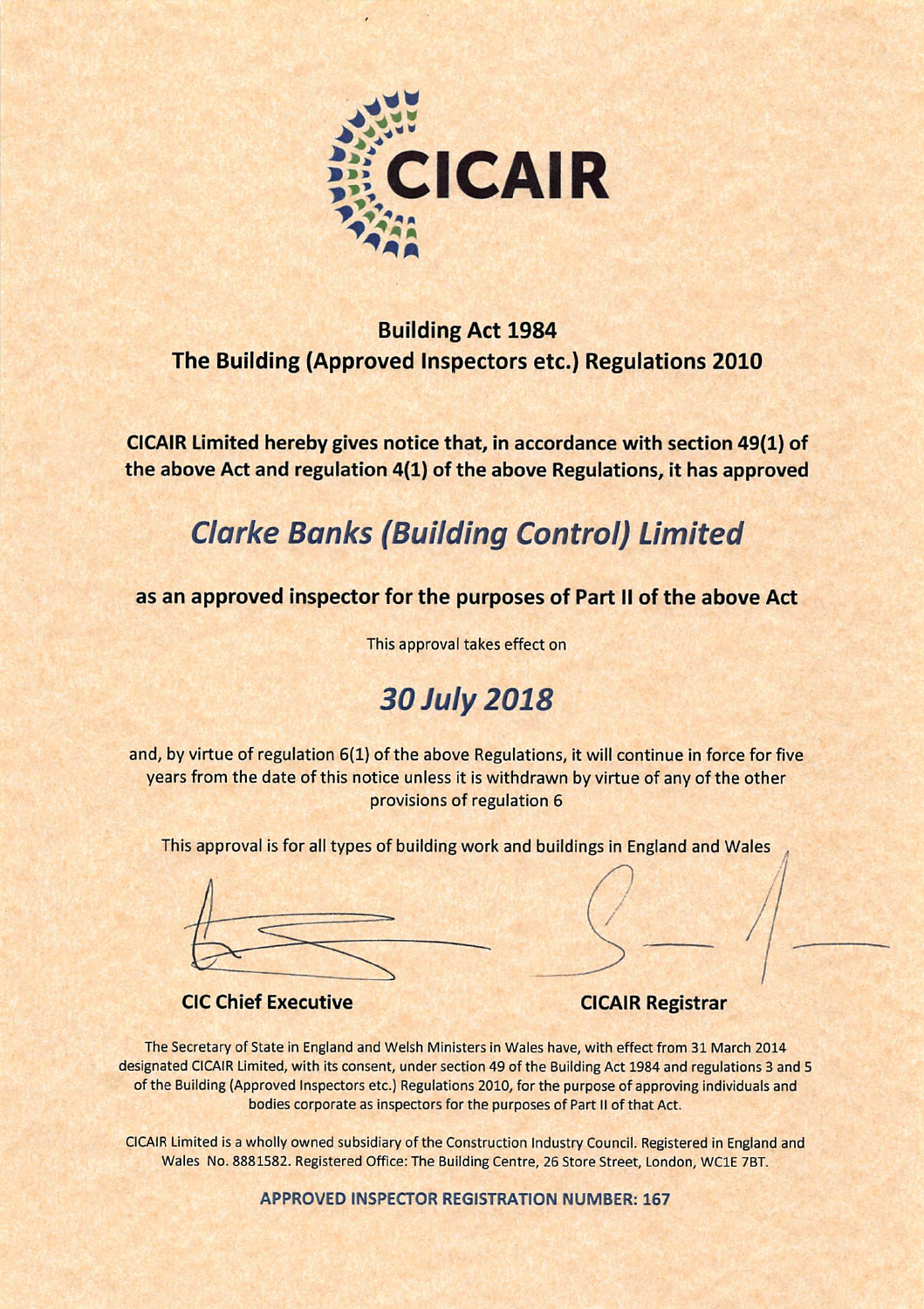

#### **'Insurers' Declaration for the Purposes of the Building (Approved Inspectors etc) Regulations 2010'**

**We confirm the following details relating to our client's Professional Indemnity and Public Liability Insurance:**

| Insured:                    | <b>Clarke Banks (Building Control) Limited</b>                                                         |
|-----------------------------|--------------------------------------------------------------------------------------------------------|
| <b>Registration Number:</b> | 167                                                                                                    |
| Address:                    | The Old Forge<br>South Road<br>Weybridge<br><b>Surrey</b><br><b>KT13 9DZ</b>                           |
| <b>Policy Number(s):</b>    | Professional Indemnity Insurance - 21/1/05753<br>and<br><b>Public Liability Insurance - PL/0007951</b> |
| <b>Period of Insurance:</b> | 22 March 2022 to 21 March 2023                                                                         |

We certify that the above is insured under a scheme ("The Griffiths & Armour Scheme") approved in respect of supervision of building work.

The scheme provides cover to the Approved Inspector, who has been approved by the CICAIR Ltd as an approved inspector to act for all purposes, subject to the limitations set out in the CICAIR Ltd's approval.

The scheme is subject to insuring agreements, exclusions, conditions and declarations contained therein. The above is accurate at the date of signature. No obligation is imposed herein on the signatory to advise of any alterations.

Signed:

**Carl Evans Partner Group Chief Executive - Professional Risks**

Date: **17 March 2022**

The policy is subject to the insuring agreements, exceptions, exclusions, limitations, conditions and declarations contained therein. The above is accurate at the date of signature. No obligation is imposed herein on the signatory to advise of any alteration.

Professional Risks is a division of Griffiths & Armour, a partnership which is authorised and regulated by the Financial Conduct Authority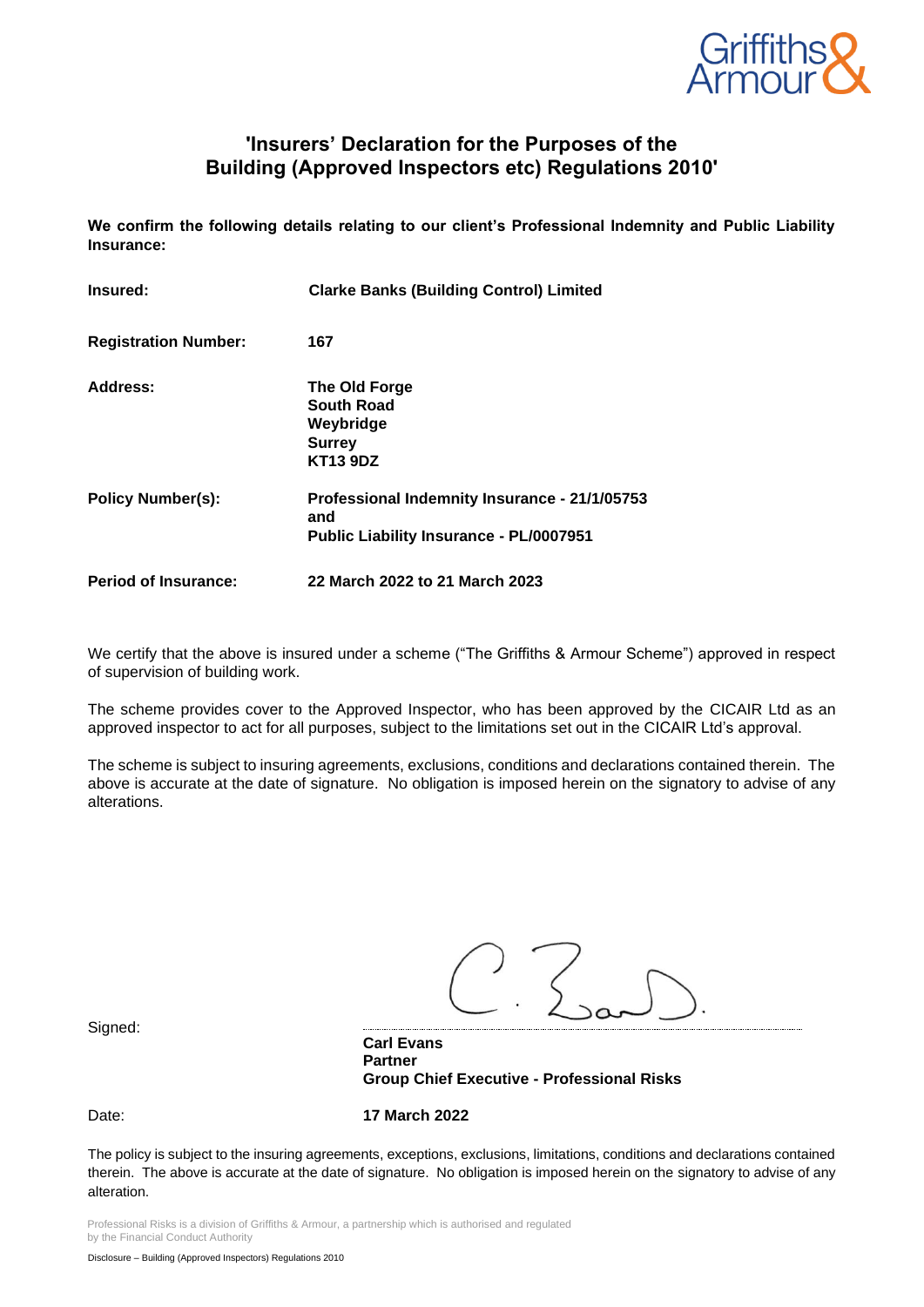

### **CLARKE BANKS (BUILDING CONTROL)**

### **INDEPENDENT BUILDING CONTROL**

TERMS AND CONDITIONS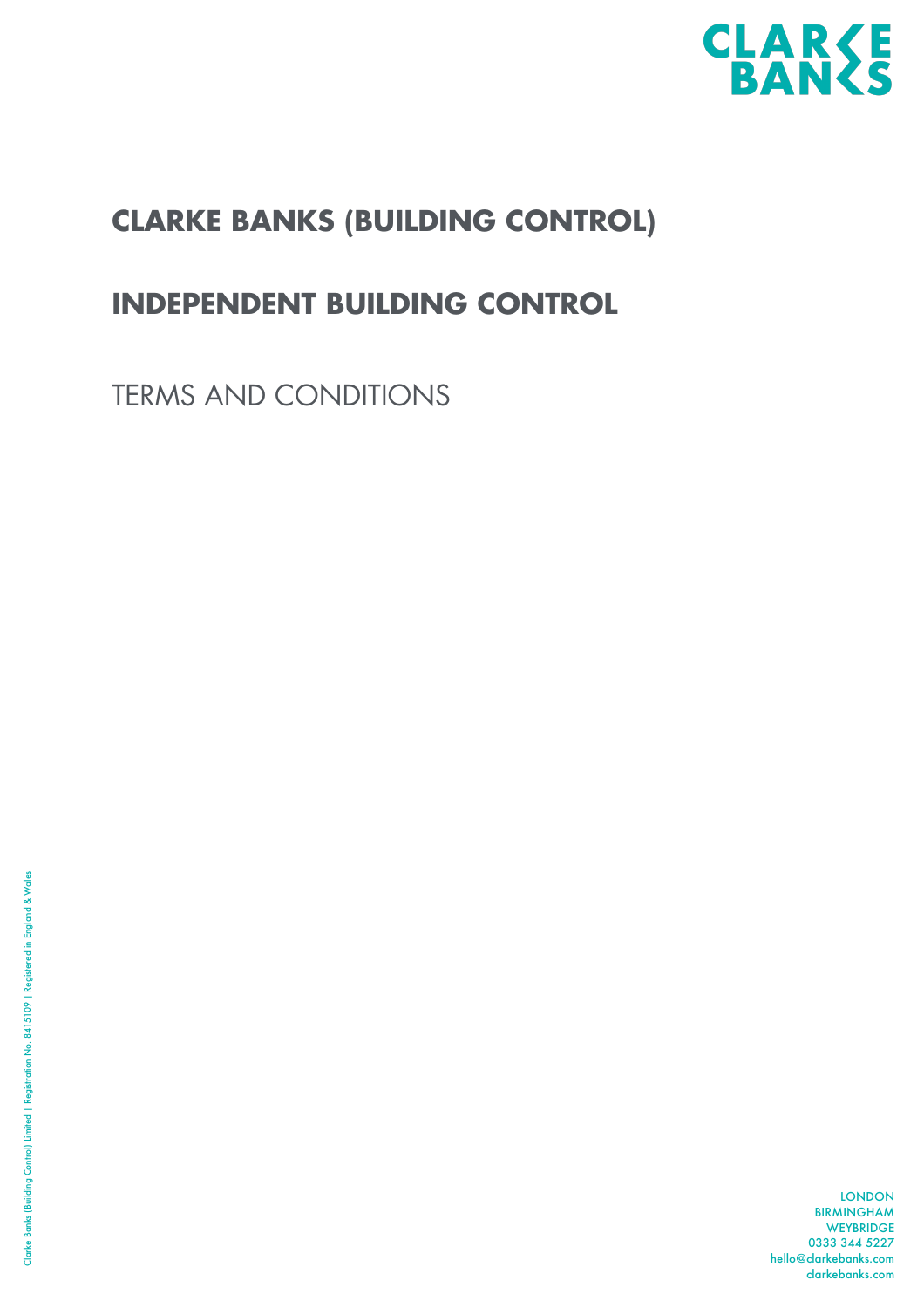

#### **REPORT VERSION HISTORY**

| Version        | <b>Status</b>                   | Date Issued | Comment                                                                                                   | Prepared<br>By | Reviewed<br>By | Verified<br>By |
|----------------|---------------------------------|-------------|-----------------------------------------------------------------------------------------------------------|----------------|----------------|----------------|
| O <sub>1</sub> | Superseded                      | 2018        |                                                                                                           | SW             | AM             | SW             |
| 02             | Superseded                      | 22/03/2019  | Updated to reflect<br>Insurance<br>Requirements                                                           | SW             | AM             | SW             |
| 03             | Superseded                      | 09/07/2019  | Updated to reflect<br>revised Insurance<br>Requirements                                                   | <b>JM</b>      | SW             | AM             |
| 04             | Superseded                      | 13/03/2020  | Updated to reflect<br>revised Insurance<br>Requirements                                                   | JM             | SW             | AM             |
| 05             | Superseded                      | 25/02/2021  | Updated to reflect<br>revised CIC<br><b>Standard Terms</b><br>for Appointment of<br>Approved<br>Inspector | SW             | AM             | SW             |
| 06             | Current-<br><b>Under Review</b> | 22/02/2022  | Update - regular<br>review to reflect<br>comments from<br>Griffith and<br>Armour                          | SW             |                |                |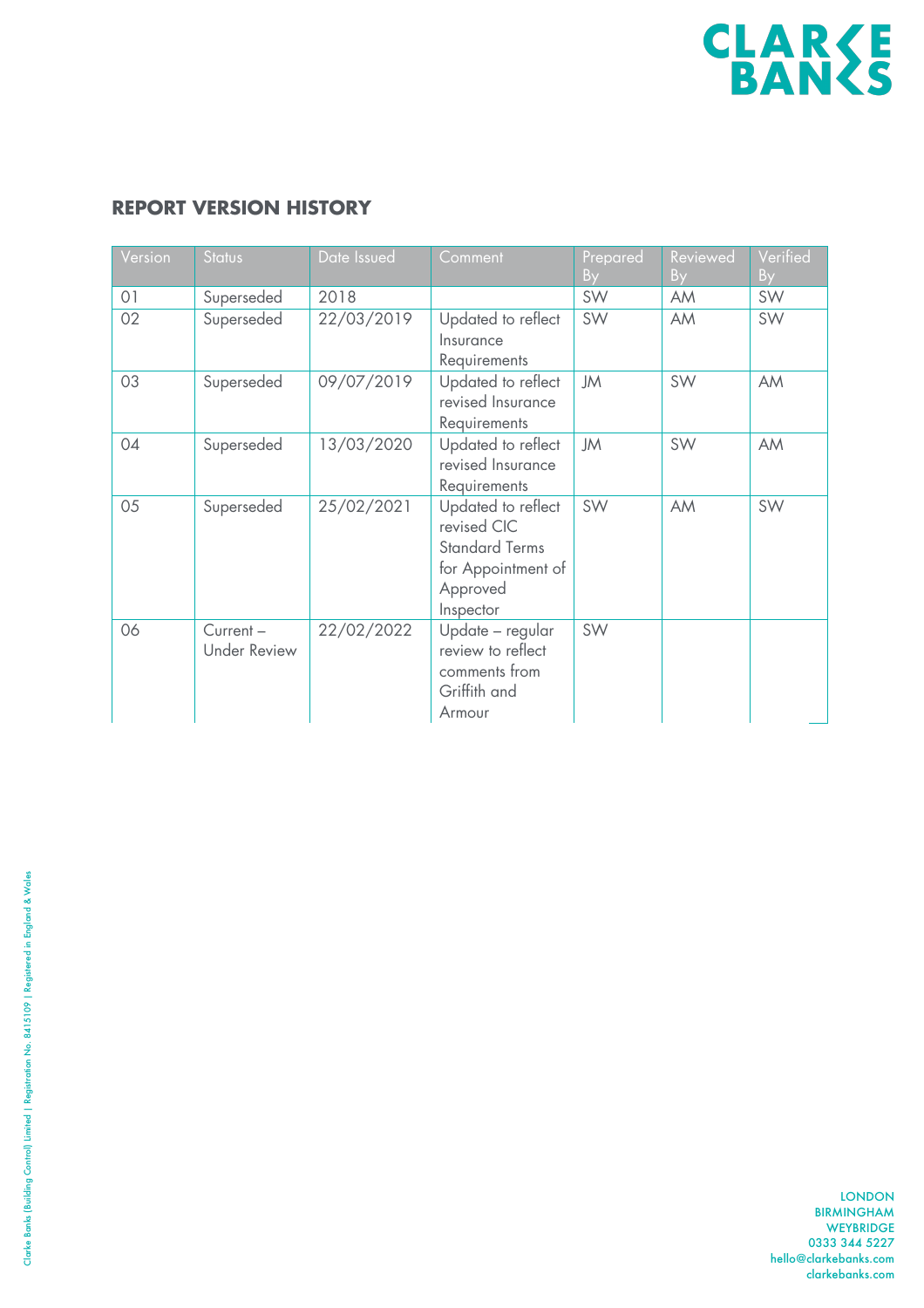#### **EXECUTIVE SUMMARY**

- 1. The Clarke Banks (Building Control) Limited [Herein known as The Company] proposal is based strictly on the "Clarke Banks - Standard Form of Appointment", "Terms and Conditions" and "Scope of Services."
- 2. As a condition of the company's Professional Indemnity Insurance Policy please note the following:
	- a. The Company does not sign collateral warranties.
	- b. The Company does not sign contracts intended for designers.
- 3. In order for us to progress with any works on the project, our appointment form must be completed and returned.
- 4. Legally the Initial Notice must be served 5 working days prior to commencement of works on site, late appointment may result in rejection of the Initial Notice. This will mean that the project will have to be overseen by the Local Authority Building Control.
- 5. Facade Design A detailed single assessment of each facade proposal is required as an insurance requirement.

*Please be aware that this assessment may result in the request for a third party independent facade assessment to be provided as part of the Building Regulations Conditions to demonstrate compliance. The procurement of this independent facade assessment is the responsibility of the design team, not the company.* 

- 6. Small Projects where the fee is less than £1000 will be invoiced upon appointment
- 7. Any overdue invoices will be subject to 5% interest per 7days over 28 days.
- 8. Fees are based on a professional design team for the full duration of the project including a minimum of (for relevant project technical support)
	- a. RIBA Chartered Architect / Competent technician
	- b. Technical Project / Design Manager
	- c. Structural Engineer
	- d. Fire Engineering Consultant (Where relevant)
	- e. Mechanical and Electrical Engineer
	- f. The company reserves the right to withdraw from the scheme should a suitable professional team not be maintained to support the project to all relevant stages.
- 9. The company fee(s) are based on electronic submission of all design information. (The company excludes project portal management from its standard fee offers).
- 10. Novation is not permitted by this form of agreement. Should the client wish to novate The Company this agreement must be terminated, and a new agreement created with the new client.
- 11. Once a project is complete and a Final Certificate has been issued the companies appointment / scope of services is deemed completed. Any works required post completion will be chargeable and fees will be charged as per section 3.6.3.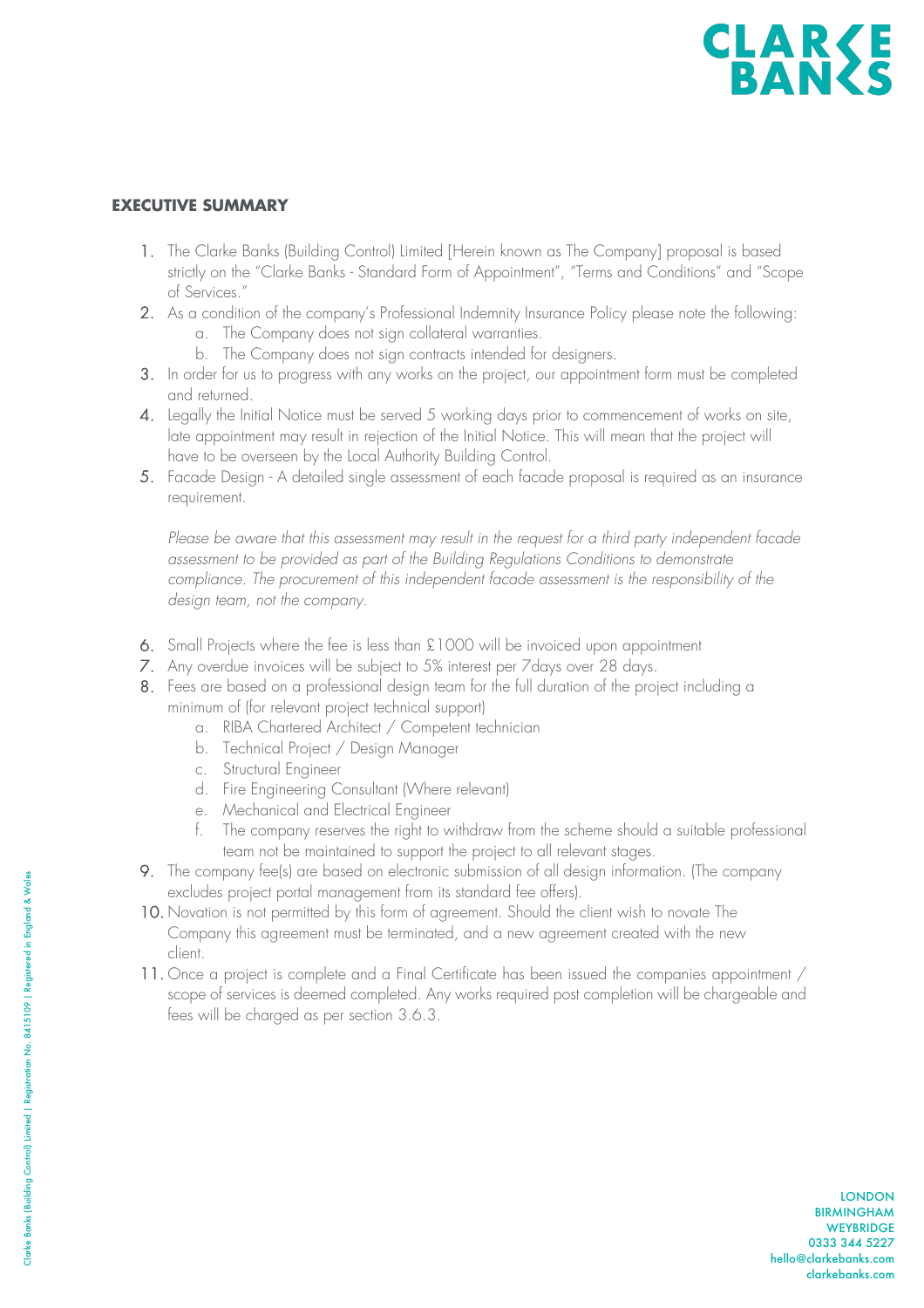

#### **TERMS AND CONDITIONS**

#### **1. PART 1 | APPOINTMENT SPECIFICS**

- 1.1. The company providing Professional Indemnity & Public Liability Insurance in accordance with clause 3.7. is RSA + Griffiths & Armour.
- 1.2. The total limit of The Company liability to the client referred to in clause 3.11.2 is 10 times the agreed fee for the Services or £1,000,000, whichever is the lesser.
- 1.3. The provisions for novation in clause 3.14 may be applied with written agreement from both parties.
- 1.4. Expenses and disbursements
	- 1.4.1. All expenses and disbursements incurred by The Company, in performing the Services as part of the appointment are included in the agreed fee (unless otherwise stated).

#### **2. PART 2 | SERVICES**

2.1. Taking such steps as are reasonable to enable The Company to be satisfied within the limits of the professional skill and care set out in clause 3.1 that the plans and the works comply with The Building Regulations 2010, The Company shall undertake the following services (where appropriate to the Project), including the statutory functions as listed in 4.7.1.

#### 2.2. **Instructions**

- 2.2.1. Receive instructions, brief and necessary documentation from the client.
- 2.2.2. As a condition of The Company's Professional Indemnity Insurance Policy please note the following:
	- a. The Company does not sign collateral warranties
	- b. The Company does not sign contracts intended for designers.
- 2.2.3. Advise on procedure and programme for Building Regulation certification.
- 2.2.4. The Company must receive a completed appointment form which has been signed by the client (or a representative) before an Initial Notice can be served on the relevant local authority.
- 2.2.5. The appointment form and details must be received in good time so an Initial Notice can be served at least five (working) days before any building works commence on site.
- 2.2.6. All details of the person/company paying the invoice(s) for the scheme must be provided upon appointment. Details must include the person responsible for payment and their email address, correspondence address and telephone number.

#### 2.3. **Initial Notice**

- 2.3.1. Submit an Initial Notice(s) to relevant Local Authorities and copy the client.
- 2.3.2. The Company must receive all relevant and suitable information including site location plans so the Initial Notice can be served on the relevant Local Authority at least five (working) days before any building works start on site.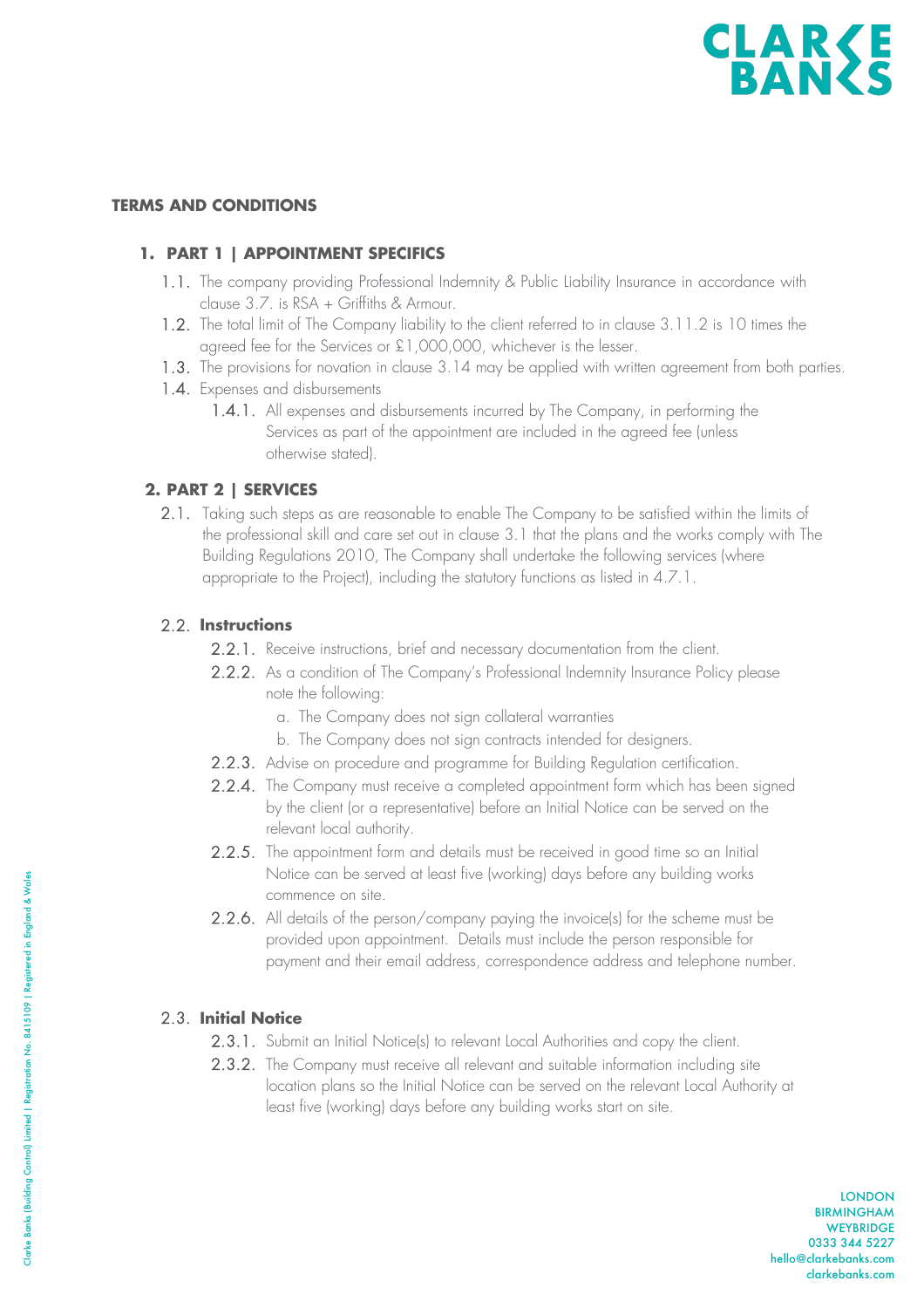#### 2.4. **Assessment of Plans**

- 2.4.1. Undertake an assessment of plans or details and communicate to the client observed non-compliance with The Building Regulations 2010, conditions pertaining to the approval or passing of plans and remedies available in the event of a dispute over compliance.
- 2.4.2. Compile a schedule of modifications specified and/or further plans or information required to demonstrate compliance of plans.
- 2.4.3. Facade Design A detailed review of each facade iteration forming part of the overall proposal is an insurance requirement. Please be aware that each review may result in the request for an independent suitably qualified, facade validation as part of the Building Regulations approval to demonstrate compliance. The procurement of any independent facade validation is the responsibility of the design team and not the company.
- 2.4.4. Maintain appropriate records of the design assessment process.

#### 2.5. **Statutory consultations**

- 2.5.1. Consult with the fire authority (on one occasion) and forward observations to the client.
- 2.5.2. Undertake all other relevant statutory consultations and forward observations of consultees to the client.
- 2.5.3. Consider the desirability of undertaking additional consultations and communicate to the client any consultees observations or advice beyond the scope of The Building Regulations 2010 at additional costs.
- 2.5.4. Alert the client to provisions of legislation outside The Building Regulations 2010 believed to be relevant.

#### 2.6. **Plans certificate**

2.6.1. If requested by the client, when satisfied that the plans show no observed contraventions of The Building Regulations 2010, issue a plans certificate.

#### 2.7. **Inspection notification framework**

- 2.7.1. Prepare an inspection notification framework (INF) and if requested provide a copy to the client.
- 2.7.2. Adopt an appropriate site inspection regime taking account of relevant factors, and keep under review.
- 2.7.3. Make inspections of the site to observe compliance with The Building Regulations 2010.
- 2.7.4. Any repeated INF Stage inspections that are required due to abortive inspections, contraventions or non-compliance will be subject to additional fee(s) and The Company will not proceed with any works without prior consent of the client. All client approvals for additional work must be issued to hello@clarkebanks.com.
- 2.7.5. Maintain appropriate records of site inspections, identifying the work inspected and any observed non-compliance.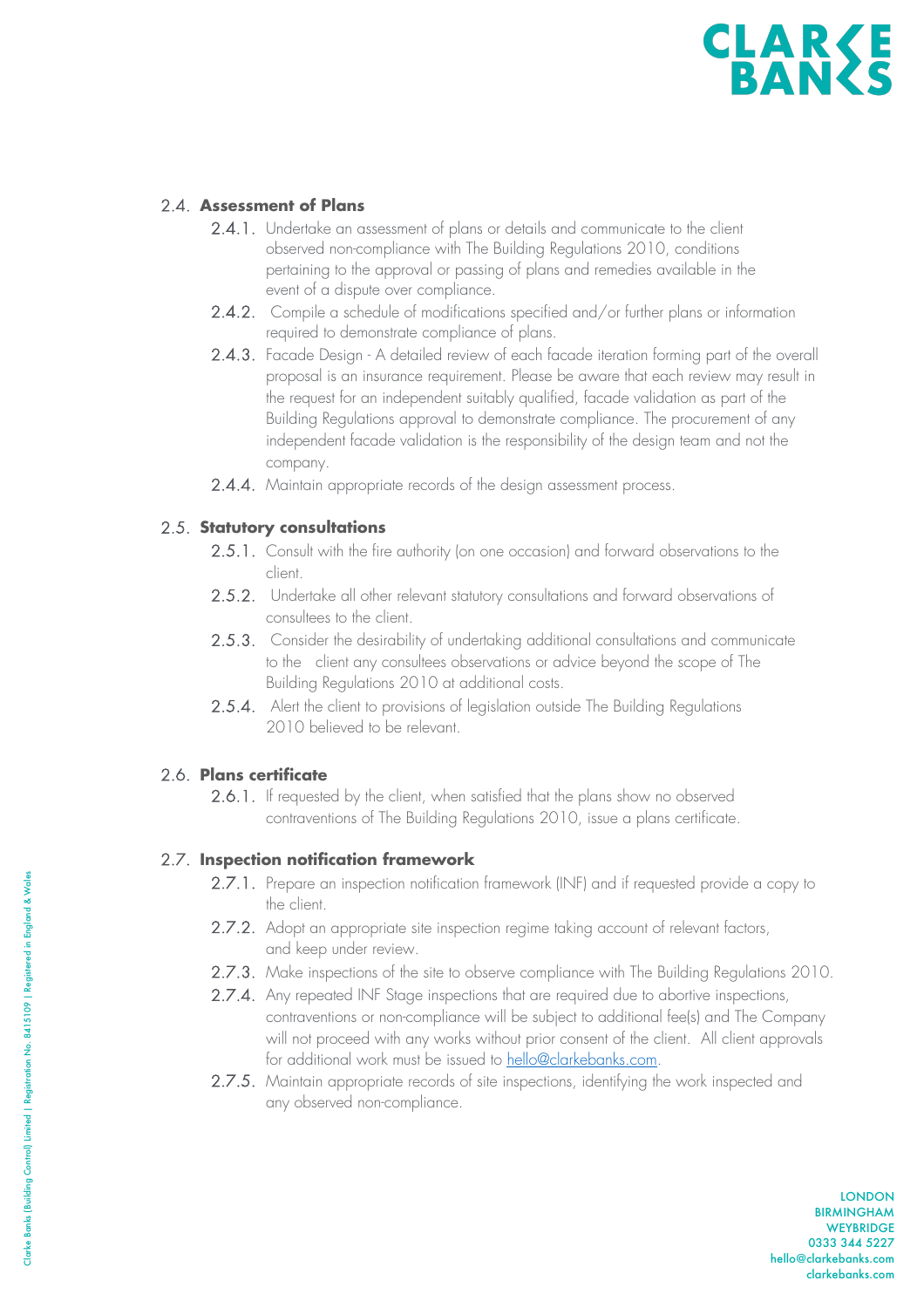

- 2.7.6. Communicate any observed contraventions of The Building Regulations 2010.
- 2.7.7. Notify observed significant departures from plans to the relevant bodies.
- 2.7.8. Consider the need for tests, throughout construction and at completion, inform the client of the requirements; witness tests and receive certificates as appropriate.
- 2.7.9. Request copies of such plans as are necessary in relation to the commissioning of service prior to issue a final certificate(s).

#### 2.8. **Final certificate**

…………………………………………………………………………

- 2.8.1. Having taken reasonable steps to be satisfied that the whole or part of the works has been completed for Building Regulations purposes, issue a final certificate(s) and send to the client.
- 2.8.2. Final Certificates can only be issued if The Company have been paid in full.
- 2.8.3. If requested by the client, provide a list of inspections carried out.
- 2.8.4. Retain statutory records for an appropriate period.
- 2.8.5. References to the client include persons designated by the client.
- 2.8.6. The Company shall undertake the following additional services if requested and agreed as part of the appointment.
	- Additional design team meetings, as agreed.
	- Undertake further statutory consultations as agreed.

………………………………………………………………………………………………………………………………………………………………………………………………………… ………………………………………………………………………………………………………………………………………………………………………………………………………… …………………………………………………………………………………………………………………………………………………………………………………………………………

- Additional site meetings, as agreed.
- Witness tests outside the site, as agreed.
- Participate in assessing plans by electronic means (such as web collaboration tools or building information modelling).

#### 2.8.7. Add additional services as required (To be formally agreed with The Company)

Once a project is complete and a Final Certificate has been issued the companies appointment / scope of services is deemed completed. Any works required post completion will be chargeable and fees will be charged as per section 3.6.3.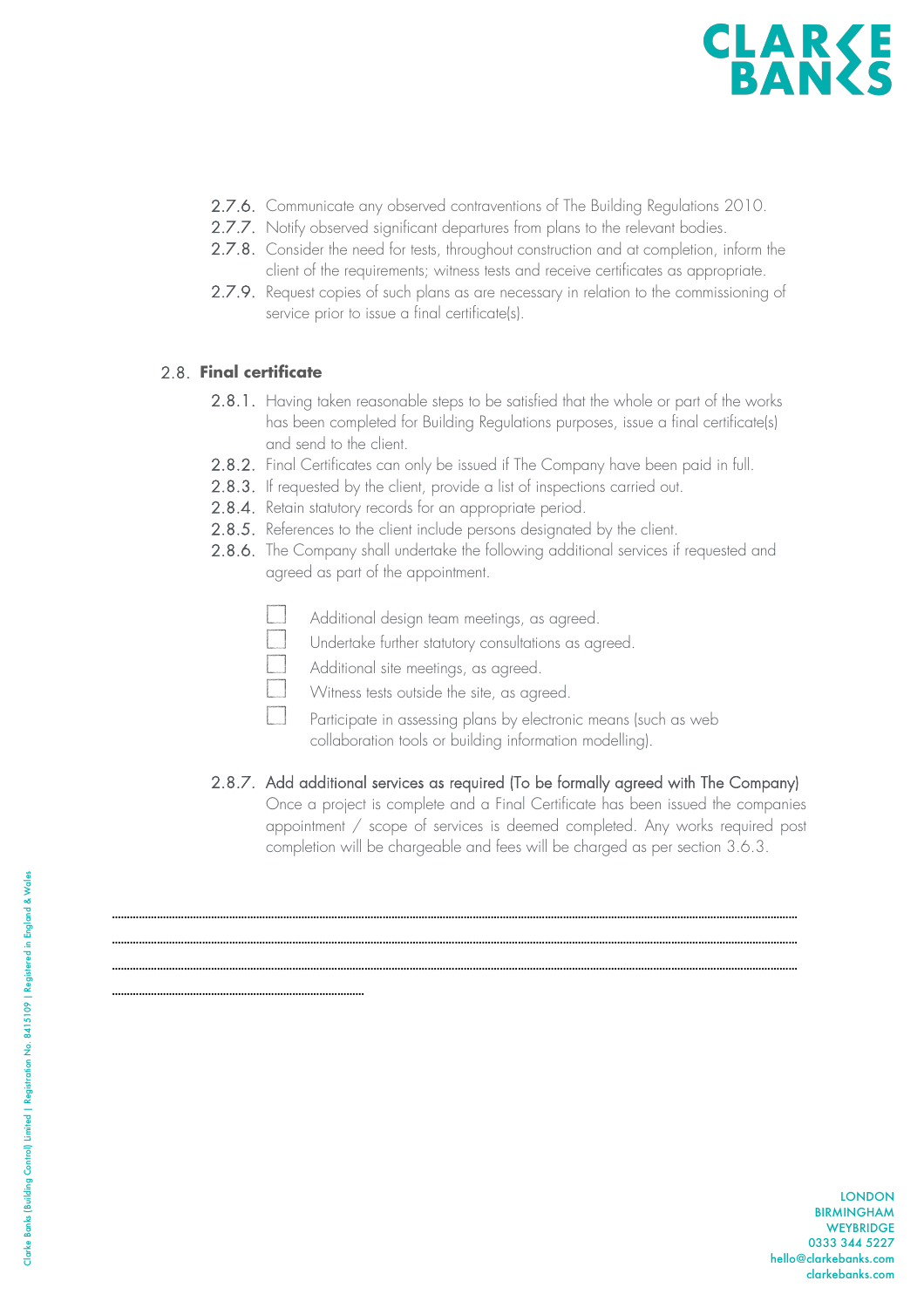

#### **3. PART 3 | CONDITIONS**

#### 3.1. **Approved Inspector's general obligations**

3.1.1. Clarke Banks (Building Control) Limited shall carry out the services and any additional work with reasonable skill, care and diligence in accordance with these Terms and Conditions. The Company (Building Control) Limited shall have due regard to the CICAIR Code of Conduct for Approved Inspectors and where possible to any programme for the Project (as amended from time to time).

#### 3.2. **Client's information and obligations**

- 3.2.1. The client shall provide such information and assistance as Clarke Banks (Building Control) Limited reasonably requires from time to time in order to facilitate the timely provisions of the services and any additional work.
- 3.2.2. The client shall be responsible for safe access to the project being provided when The Company reasonably requires it.
- 3.2.3. The company fee(s) are based on an electronic submission of all design information (The company excludes project portal management from its standard fee offers).
- 3.2.4. The client shall ensure a suitable project team is maintained for the duration of the project including a minimum of (for relevant project technical support.
- 3.2.5. RIBA Chartered Architect / Competent technician
- 3.2.6. Technical Project / Design Manager
- 3.2.7. Structural Engineer
- 3.2.8. Fire Engineering Consultant (where relevant)
- 3.2.9. Mechanical and Electrical Engineer
- 3.2.10. The client shall be responsible to inform the Company of any significant design team member changes which may result in repeat / extra work. Repeat / extra work will be subject to additional fee(s) and The Company will not proceed with any works without prior agreement and written consent of the client.

#### 3.3.**Design, permits and approvals**

- 3.3.1. Except where permitted by law and to the extent set out in Part 2 | Services, the client shall be entirely responsible for the design, construction and management of the project and any additional work.
- 3.3.2. The client shall also be entirely responsible for obtaining and implementing all necessary permits, licences and approvals, except those which form part of the services provided by the Company or any additional work.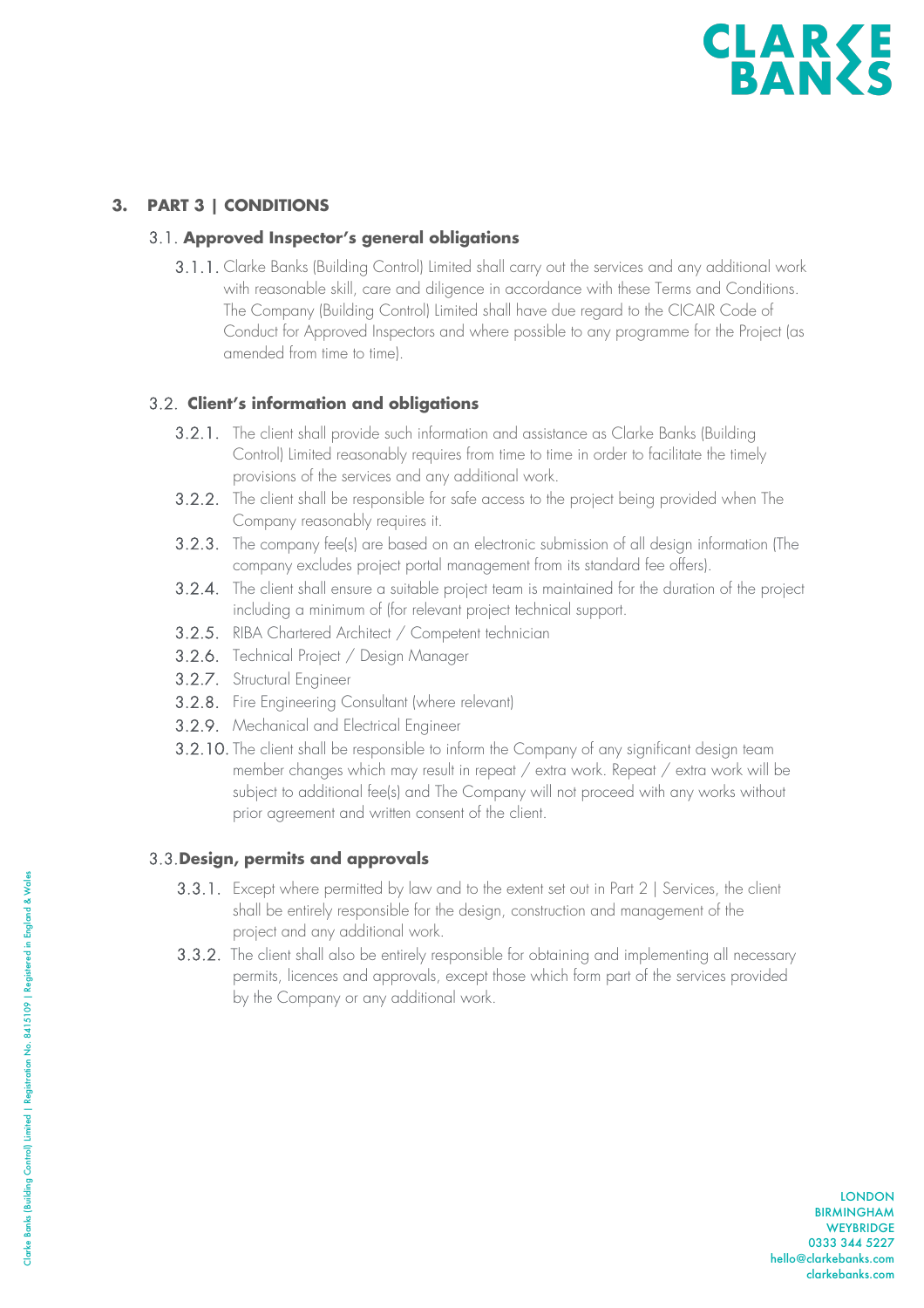

#### 3.4.**Compliance with The Building Regulations 2010**

- 3.4.1. The client and not the Company shall be responsible for the Project's compliance with the Building Regulations. The Services do not include and the Company is not responsible for:
	- i) confirming whether the Building Regulations have been complied with, and/or
	- ii) advising the Client and/or managing the Project to ensure that compliance with the Building Regulations is achieved
- 3.4.2. The Company shall take such steps as are reasonable to enable it to determine that a Final Certificate can be issued, and if so determined, it shall issue a Final Certificate. Any Final Certificate is based on the information and documents provided and the Services and Additional Work performed and is not a representation that every aspect of the Project complies with the Building Regulations and/or is conclusive proof of the Project's compliance with the Building Regulations.
- 3.4.3. The Company shall not be responsible or liable for any delay in issuing the Final Certificate and shall not be responsible or liable for any additional fees that are payable to the relevant local authority and/or any other costs, as a result of the Company being unable to issue a Final Certificate at any time. The Client shall not (and shall ensure that a third party shall not) take possession of the works forming part of the Project and/or issue any certificate of completion under the building contract in respect of the works forming part of the Project, unless the Final Certificate has been issued.

#### 3.5. **Payment**

- 3.5.1. The due date for payment of an instalment of the fee, together with expenses and disbursements if they are to be paid in addition, shall be the date of submission of The Company's valid invoice for each instalment. The final date for payment of that invoice is 14 days after the due date for the payment. The fee is exclusive of VAT, which shall be paid in addition to the main fee.
- 3.5.2. Non-payment of fees on time will result in the service being suspended and therefore any details submitted to us will not be checked for compliance and site inspections will not be undertaken. All work will therefore be undertaken at the client's own risk. Nonpayment of fees on time will result in Clarke Banks (Building Control) Limited being unwilling to provide the service and as such under Section 52(3) of the Building Act 1984 the person undertaking the work will be required to cancel the Initial Notice and the control of the work will revert to the Local Authority.
- 3.5.3. Any sum due under the appointment which is not paid by the final date for payment shall carry interest at 5% above the Bank of England official dealing rate applicable from the final date for payment until the date on which payment is made.

#### 3.6. **Changes to the Project and Additional Work**

3.6.1. The Company shall notify the client in writing as soon as it becomes aware that any additional work will be required, because of: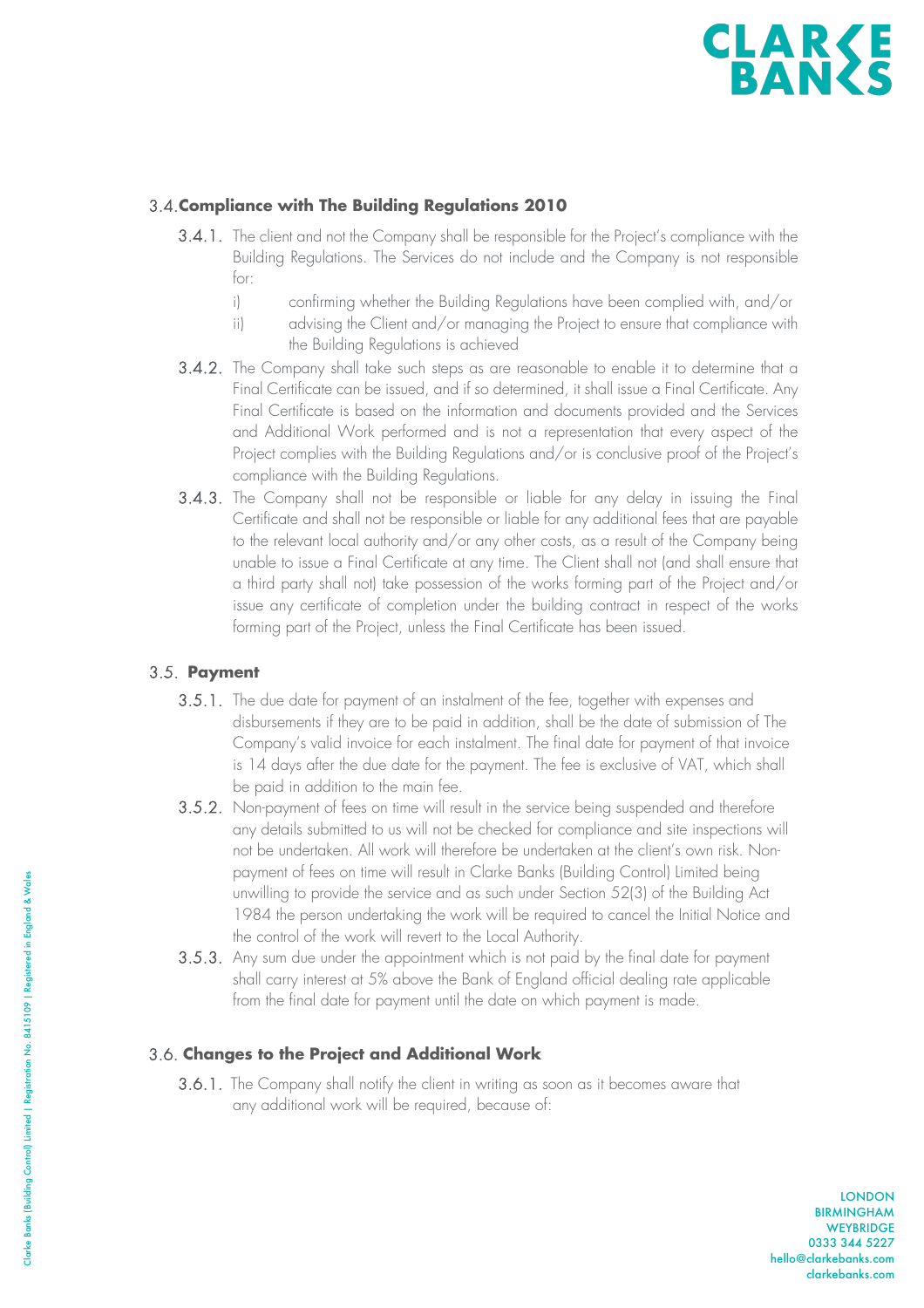- Changes in the design, size, scope or complexity of the project;
- Changes in the timing or programming of the project;
- A failure by the client to comply with its obligations under this contract;
- Additional meetings and  $/$  or visits and  $/$  or other work is required.
- 3.6.2. The client shall pay The Company for the additional work on a time charge basis, at the rates set out in the table below, or for an agreed additional lump sum fee. The Company may include a charge in the next payment instalment after the additional work (or part of it) has been performed.
- 3.6.3. The fee / charge for Additional Work shall be calculated on the basis of the time properly and necessarily spent by The Company in performing the Services at the following rates.

*NB These additional charges will not be charged without formal agreement with the client and would only be applicable where the following occurs: - Substantial extension of programme or complexity of project work / increase in construction cost /change of design team/ non-compliance of work.*

Table 1 - Additional charges schedule

| <b>TIME PERIOD</b>                  | RATE                |
|-------------------------------------|---------------------|
| Additional Day Rate                 | £ 1,000.00 plus VAT |
| Additional Half Day Rate            | £ 750.00 plus VAT   |
| Additional Hourly Rate (Director)   | £ 250.00 plus VAT   |
| Additional Hourly Rate (Consultant) | £ 125.00 plus VAT   |

#### 3.7.**Insurance**

3.7.1. The Company shall maintain, provided it is available at commercially reasonable rates, Professional Indemnity Insurance and Public Liability Insurance in compliance with the guidelines issued by the Ministry of Housing, Communities and Local Government (Department of Communities and Local Government) (or any successor Department responsible for the Building Act 1984). On the client's written request, The Company shall provide evidence that these insurances are being properly maintained.

#### 3.8. **Assignment and subcontracting**

3.8.1. Neither party may assign its rights and benefits under this contract. The Company may subcontract any part of the services and any additional work, with the prior approval of the client, not to be unreasonably withheld or delayed.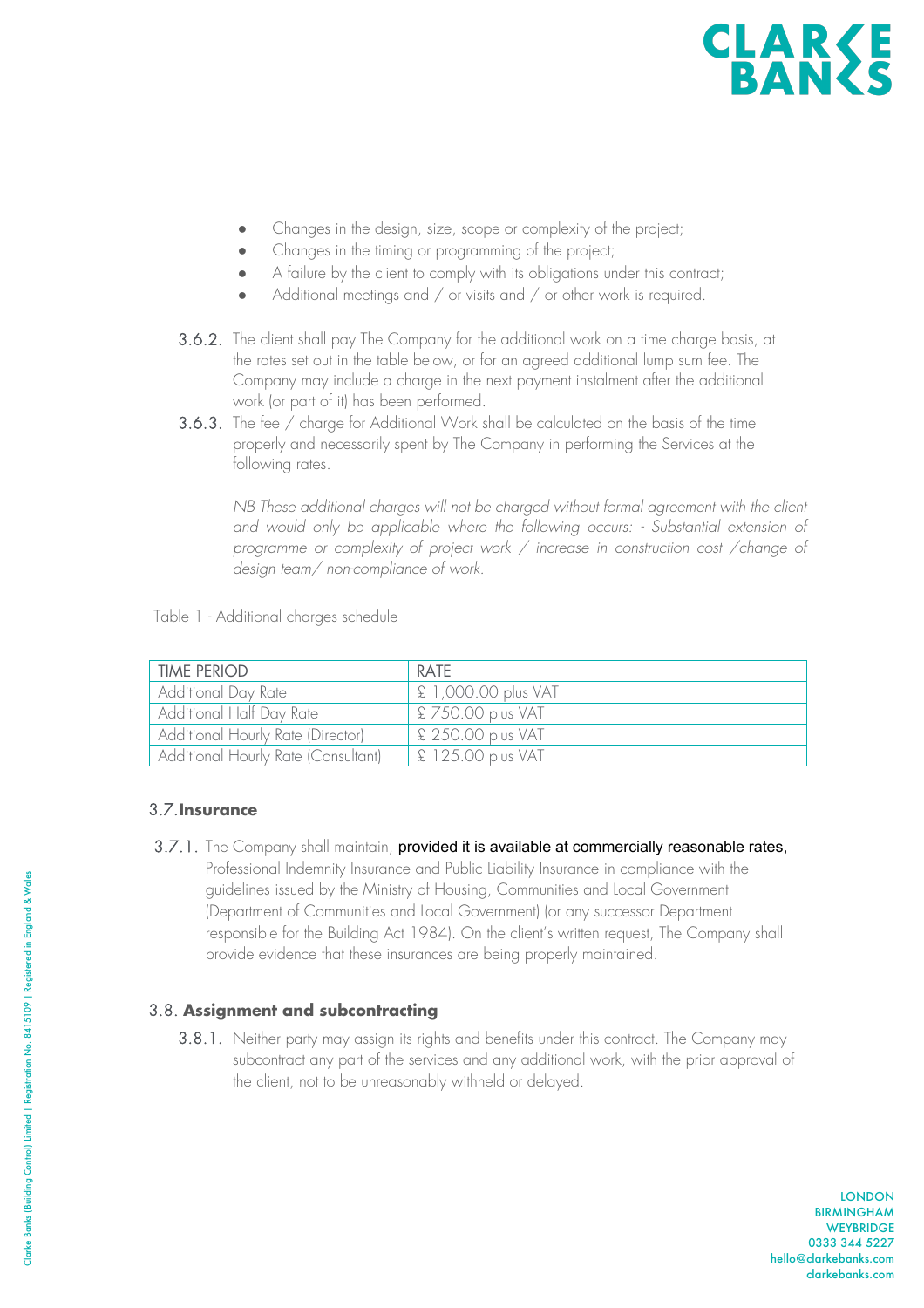#### 3.9. **Termination and discharge**

- 3.9.1. The client may terminate the appointment forthwith if:
	- The Company is in material breach of its obligations under these terms and conditions and has failed to remedy the breach within 28 days of the date of the notice of the breach from the client; or
	- The Company becomes insolvent.
- 3.9.2. The Company may terminate the appointment forthwith if:
	- The client is in material breach of its obligations under the appointment and has failed to remedy the breach within 28 days of the date of the notice of the breach from The Company;
	- The Company reasonably believes that it will not be in a position to issue a final certificate on completion; or
	- The client becomes insolvent.
- 3.9.3. Following termination by The Company or the client, The Company is entitled to write to the Local Authority (with a copy to the client) cancelling the Initial Notice under The Building Regulations 2010, in which case The Company's functions will revert to the Local Authority and The Company will be discharged from all requirements to complete the services or any additional work.
- 3.9.4. The right of either party to terminate for material breach of these terms shall lapse if it has not been exercised within 35 days after giving notice of the breach to the other party.

#### 3.10. **Consequences of termination**

- 3.10.1. If the appointment has been terminated, the client shall pay The Company any instalments of the fee due to the date of termination together with a fair and reasonable proportion of the next instalment of the fee commensurate with the services and any additional work performed by The Company prior to the notice of termination.
- 3.10.2. Termination of this contract shall not affect any rights or remedies of the Client or the The Company which exist at the date of termination.

#### 3.11. **Limitations of liability**

- 3.11.1. Nothing in clause 3.11 shall limit The Company's liability for negligence resulting in death or personal injury.
- 3.11.2. Notwithstanding any other provisions in these terms (apart from Clause 3.11), The Company's total liability to the client for any claims arising under or in connection with the appointment whether in contract, in tort (including negligence), for breach of statutory duty or otherwise) shall be limited to the amount set out in clause 1.2 in the aggregate.
- 3.11.3. Without prejudice to any other exclusion or limitation of liability, damages, loss, expense or cost, the liability of The Company's for any loss or damage ('the loss or damage') under the appointment shall be limited to that proportion as it would be just and equitable for The Company's to pay having regard to the extent of its responsibility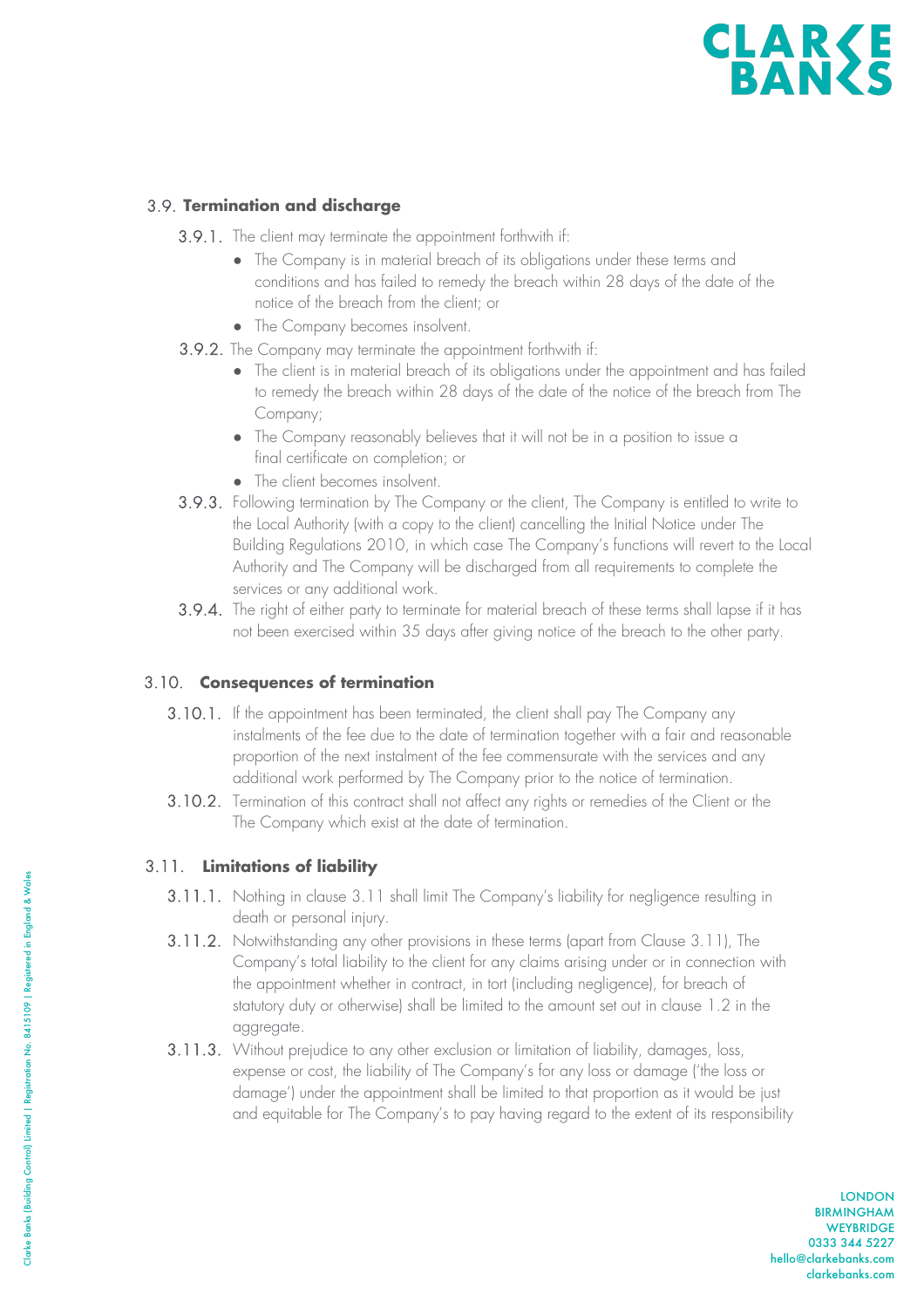for the loss or damage and on the assumptions that:

- all other consultants, contractors, subcontractors, and advisers engaged in connection with the Project have provided contractual undertakings on terms no less onerous than those in clause 3.1 to the client in respect of the carrying out of their obligations in connection with the project.
- there are no exclusions of or limitations of liability nor joint insurance or co-insurance provisions between the client and any other party referred to in this clause and any such other party who is responsible to any extent for the loss or damage is contractually liable to the client for the loss or damage; and
- all the parties referred to in this clause have paid to the client such proportion of the loss or damage which it would be just and equitable for them to pay having regard to the extent of their responsibility for the loss or damage.
- 3.11.4. The Company shall not be responsible for the supervision of any contractor or subcontractor, nor shall The Company have any liability for ensuring the performance or adequate standard of workmanship of any contractor or subcontractor. The company shall not be liable under or in connection with this contract for or as a result of any work and/or services provided by and/or any act or omission of any third party (including within limitation any contractor, consultant or sub-contractor.

The client shall look only to the Company (and not to individuals engaged by the Company or an individual directors or member of the company for redress if the client considers that there has been any breach of these terms. The client agrees not to pursue any claims in contract, in tort (including negligence), for breach of statutory duty or otherwise against any such individuals as a result of carrying out its obligations under or in connection with this contract at any time. The client acknowledges that such individuals are entitled to enforce this term pursuant to the contracts (Rights of Third Parties) Act 1999.

- 3.11.5. The company's liability under or in connection with this contract shall be limited to the exercise of reasonable skill, care and diligence and the Company shall not be liable unless it has failed to exercise such skill, care and diligence.
- 3.11.6. Neither Party shall under any circumstances whatsoever be liable to the other for any direct or indirect loss of profit, loss of business or anticipated saving or special, indirect or consequential damage suffered by the other Party that arises under or in connection with this contract / terms of appointment.
- 3.11.7. No action or proceeding under or in respect of this contract whether in contract, in tort, in negligence, for breach of statutory duty or otherwise shall be commenced after the expiry of six years from the date of completion of services or the termination of this contract if earlier.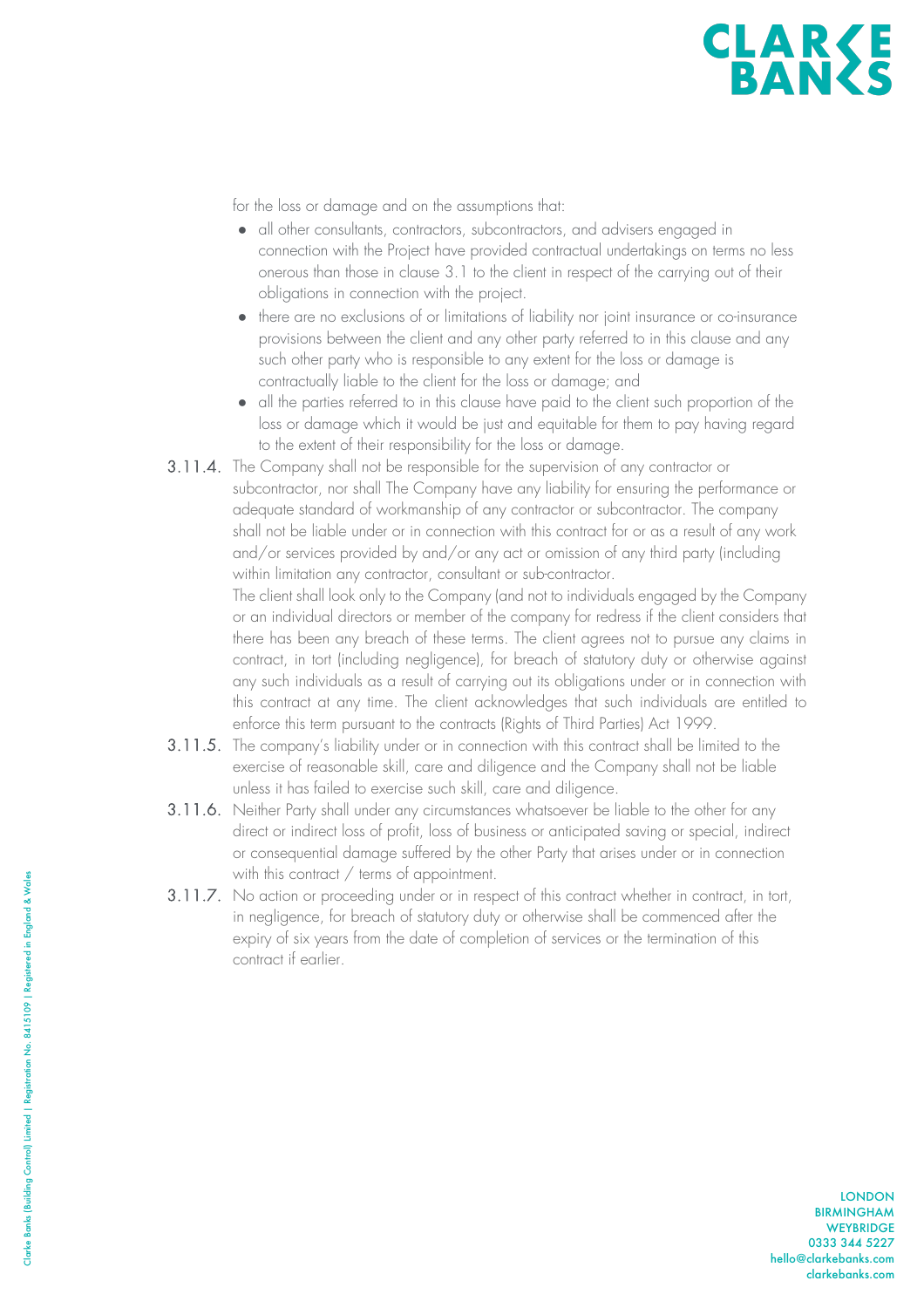

#### 3.12. **Notices**

3.12.1. The client and The Company can give notice to each other in writing in accordance with these terms by personal delivery. They can also give notice by recorded delivery or special delivery, in which case delivery is effective two working days after posting. Notices must be sent to *Clarke Banks (Building Control) Limited, 1 The Old Forge, South Road, Weybridge, KT13 9DZ* or any other address notified.

#### 3.13. **Disputes and complaints**

- 3.13.1. If the client is not satisfied with The Company's performance of the services or any additional work, it may ask The Company to implement The Company's complaints handling procedure. The Company shall provide a copy of the procedure on request. The operation of The Company's complaints handling procedure does not affect the client's right to refer a dispute to The Courts.
- 3.13.2. The client and The Company shall consider in good faith whether any dispute or difference between them is suitable for resolution by mediation, and if so shall take the appropriate steps with a view to resolving the dispute or difference by mediation.
- 3.13.3. Either the client or The Company may at the time refer a dispute or difference arising under or in connection with the appointment adjudication in accordance with the edition of the CICAIR Model Adjudication Procedure current at the date of the adjudication notice. The Adjudicator shall be appointed by the CICAIR.

#### 3.14. **Novation**

3.14.1. Novation is not permitted by this form of agreement. Should the client wish to novate The Company this agreement must be terminated, and a new agreement created with the new client.

#### 3.15. **Rights of third parties**

3.15.1. No-one has any right to enforce any term of this contract under the Contracts (Rights of Third Parties) Act 1999, except as set out in clause 3.9. This does not affect the rights of the client and The Company in relation to these terms and the appointment.

#### 3.16. **Commencement**

3.16.1. Whatever the date of appointment, these terms shall have effect commencing on the date when The Company commenced services.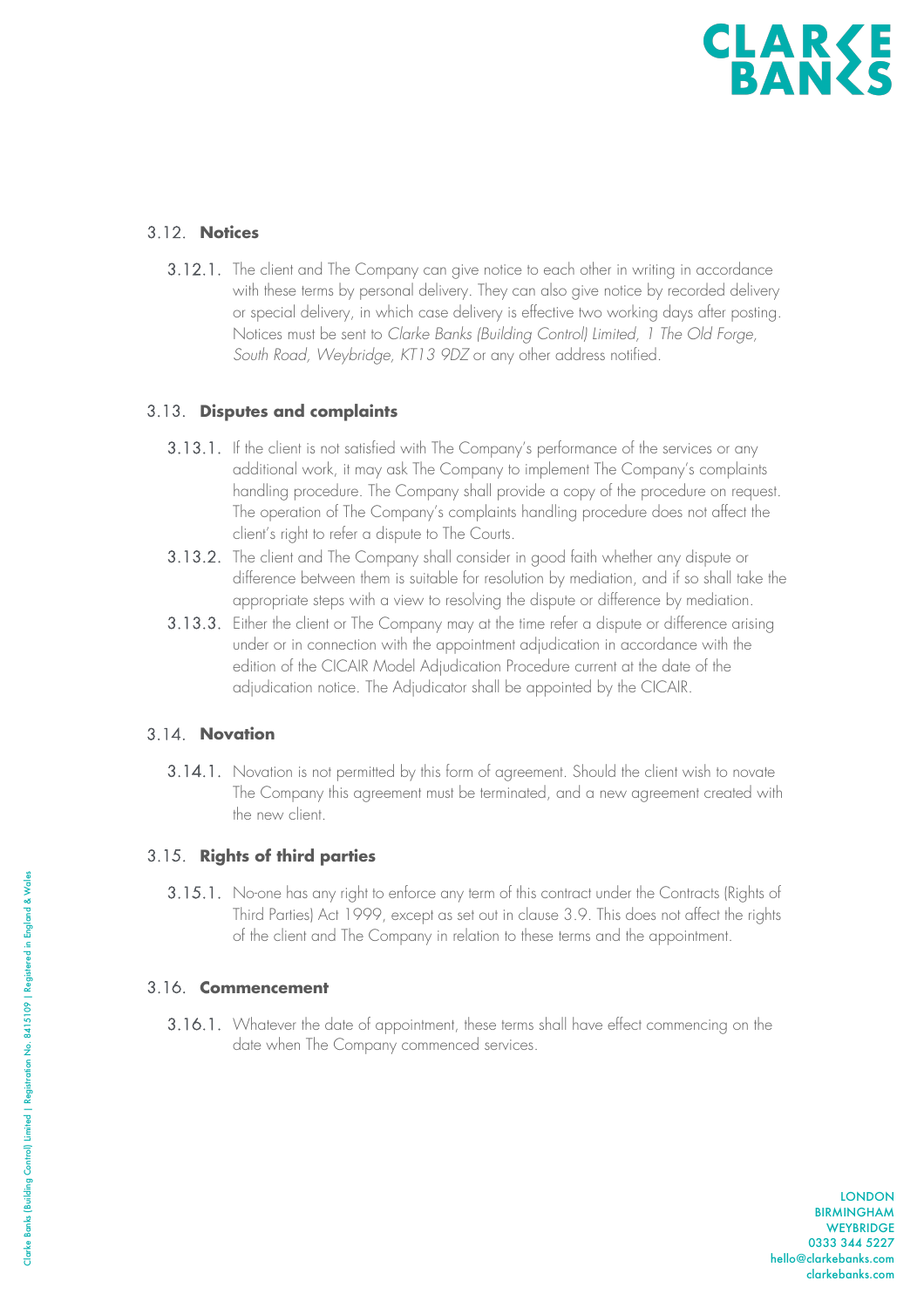

#### 3.17. **Intellectual Property Rights**

3.17.1. The intellectual property rights in all documents produced by the Company under this contract ('Documents') shall vest or remain vested in the Company. The Client shall have a revocable, non-exclusive, terminable, royalty free licence to use the documents for the purpose for which they were prepared and the Company shall not be liable for the use of any Documents for any purpose other than that for which they were prepared.

#### **4. PART 4 | DEFINITIONS AND INTERPRETATIONS**

#### 4.1. **Definitions**

4.1.1. In these Terms and Conditions, unless the context otherwise requires, the following expressions have the following meanings:

#### 4.2. **Additional Work**

4.2.1. Means the type or volume of services appropriate for The Company to carry out in relation to the project as a result of or in consequence of the matters described in clause 3.6 and which are not already covered by the services set out in Part 2, together with any other services instructed by the client and agreed by The Company.

#### 4.3. **Approved Inspector**

4.3.1. Means a licensed individual or organisation carrying out the duties given to The Company by The Building Act 1984 and regulations made under it.

#### 4.4. **CICAIR**

4.4.1. Means the Construction Industry Council, responsible for the Building (Approved Inspectors etc.) Regulations.

#### 4.5. **Fee**

4.5.1. Means the total amount to be paid to Clarke Banks (Building Control) Limited for the services and any additional work.

#### 4.6. **Services**

4.6.1. Means the services listed in Part 2.

#### 4.7. **Statutory Functions**

4.7.1. Means the duties of The Company under The Building Act 1984, Regulations made under it and formal guidelines issued by a Government Department.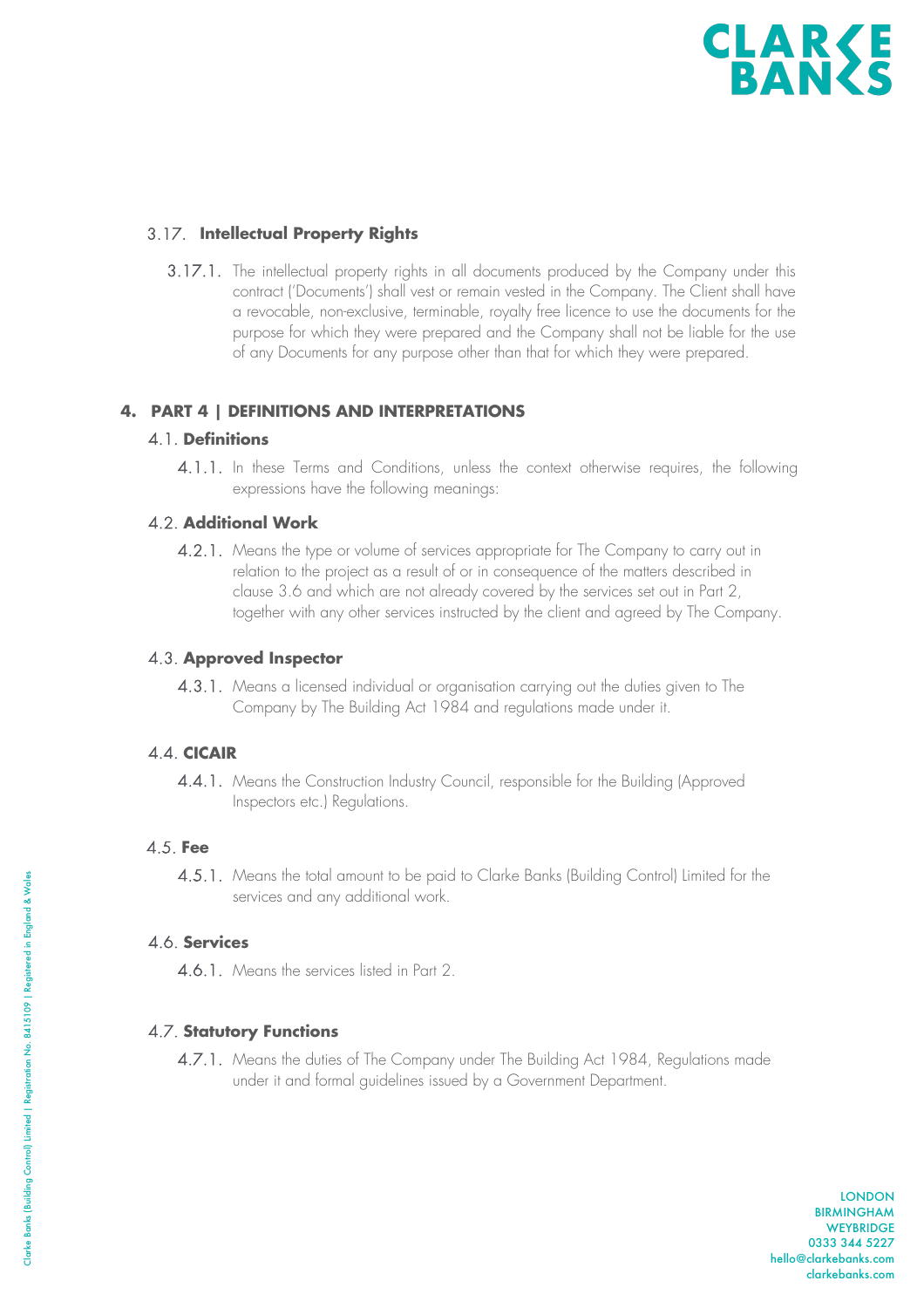#### 4.8. **Interpretation**

4.8.1. In these Terms and Conditions, unless the context otherwise requires:

- the word 'include' and any derivations of it shall be construed without limitation;
- the singular shall include the plural and vice versa;
- a gender shall include any other gender; and
- references to any statute or statutory instrument includes any statute or statutory instrument amending, consolidating or replacing it, and reference to a statute includes statutory instruments and regulations made pursuant to it.

#### **5. PART 5 GUIDANCE | ADDITIONAL NOTES Notes on the Terms and Conditions**

#### 5.1. **Domestic client**

5.1.1. Depending on whether the client is a 'domestic client' or not. A 'domestic client' is one or more individuals who are owners or occupiers of a dwelling. In some instances, the law relating to Approved Inspectors is different depending upon whether the client is a domestic client or not, and some provisions of the terms in Part 3: Conditions do not apply in the case of a domestic client.

#### 5.2. **Project period**

5.2.1. Is anticipated that the project will take, up until the time when the client can take possession of the site (practical completion).

#### 5.3. **Limitations of liability**

- 5.3.1. Clause 3.9 It is recommended that the parties agree a suitable total (i.e. overall or aggregate) amount of the damages for which the Approved Inspector might become liable to the client. See the CICAIR Liability Briefing "Managing liability through financial caps' available at www.cic.org.uk. The agreed amount should be inserted in clause 1.2.
- 5.3.2. In agreeing the amount the parties should have regard to (amongst other things) the following:
	- **●** the level of Professional Indemnity Insurance the Approved Inspector has agreed to maintain;
	- **●** the fact that the cap will apply to all claims, for breach of terms or for breach of a duty to take care (that is, in 'tort') or for breach of statutory duty or otherwise;
	- **●** the nature and scope of the services provided by the Approved Inspector;
	- **●** the nature, size and complexity of the project; and
	- **●** the fee
- 5.3.3. In clause 3.11, the Terms and Conditions also include what is called a 'net contribution' clause, which provides that if both The Company and another party are liable to the client in respect of the same loss or damage, The Company will only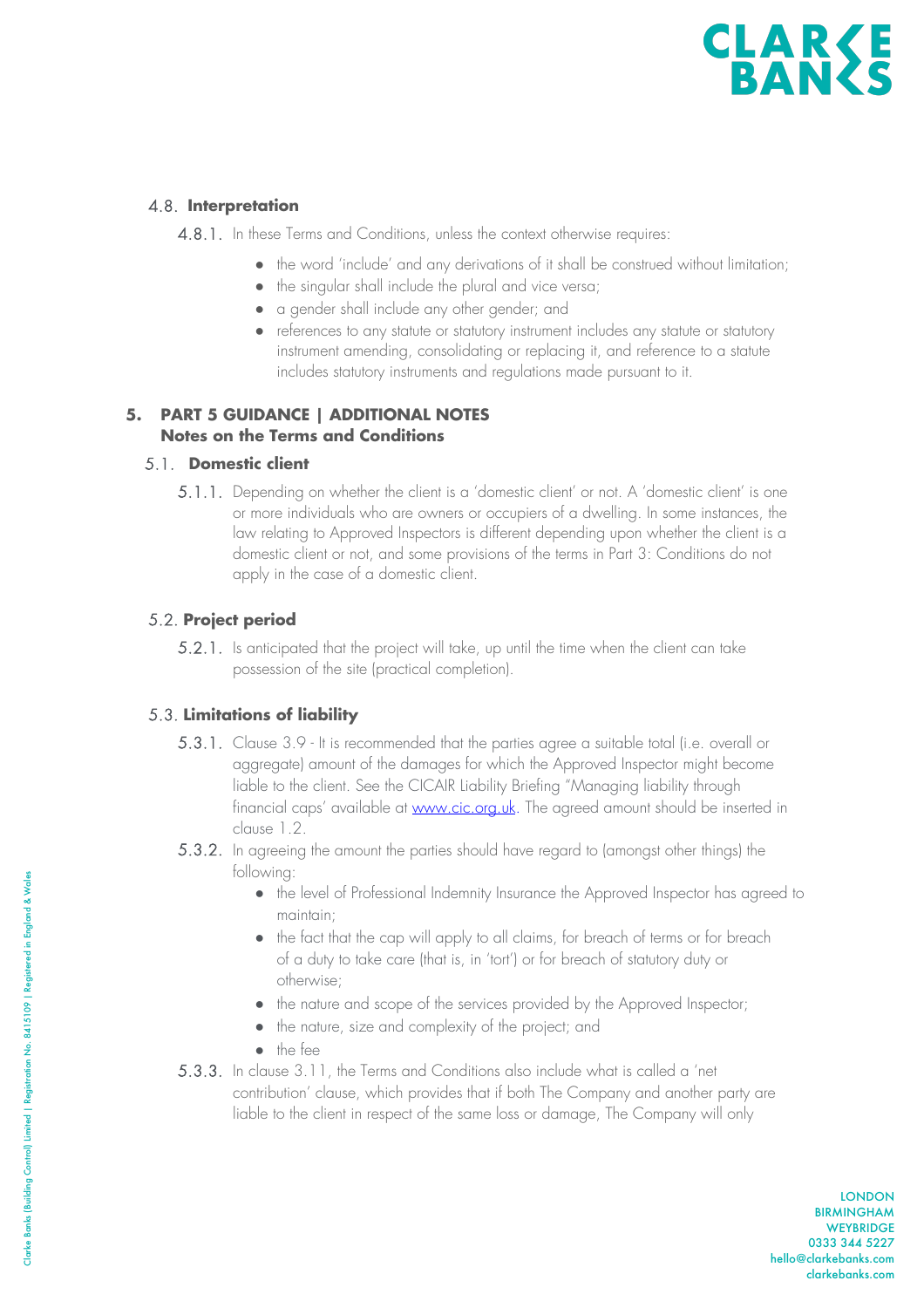

have to pay a fair and reasonable proportion of the client's losses, having regard to the extent of The Company's responsibility for the loss or damage. For fuller explanation of such clauses, see the CICAIR Liability Briefing 'Net contribution clause' available at www.cic.org.uk.

5.3.4. In clause 3.11, the Terms and Conditions provide that if Clarke Banks (Building Control) Limited is a firm, company or limited liability partnership (LLP), the client will only hold that firm, company or LLP responsible for the work done, not any individual (employee, director or member) who works for the firm, company or LLP. See the CICAIR Liability Briefing 'Personal liability of employees' available at www.cic.org.uk.

#### 5.4. **Novation**

5.4.1. Clause 3.14 - The provisions for transfer of our services is not possible via novation. To transfer The Companies services to a "Contractor" requires a new agreement for that scope of work. (for example if a design and build procurement route is used).

#### 5.5. **The Fee**

5.5.1. The fee is to be a lump sum or charged on a time basis. If a lump sum is agreed, the appropriate details should be inserted. Time charge rates should be inserted in all cases, since if any additional work is undertaken, it is charged on a time basis (see clause 3.6).

#### 5.6. **Expenses and disbursements**

5.6.1. Note that there are three alternatives (that expenses and disbursements are included within the fee; that they may be charged in addition to the fee; or that certain specified items may be charged). The unused alternatives must be deleted.

#### 5.7. **Instalment Payments**

5.7.1. In accordance with The Company's service proposal fee schedule or otherwise agreed schedule.

#### 5.8. **The Services (Part 2)**

5.8.1. Whether The Company is to undertake the statutory functions only or a fuller service should be agreed as part of the appointed scope. In summary, the statutory functions comprise serving the Initial Notice, undertaking an assessment of plans, consulting as appropriate, inspecting the site and issuing a final certificate(s). If the Company is to undertake any additional services within the fee, this should be agreed as part of the appointment and scheduled. If the Company is to take on any responsibility for the design or construction of a dwelling (see clause 3.3), the extent of these responsibilities should be added. Other services requested after the appointment has been confirmed will be charged on a time basis under clause 3.6.